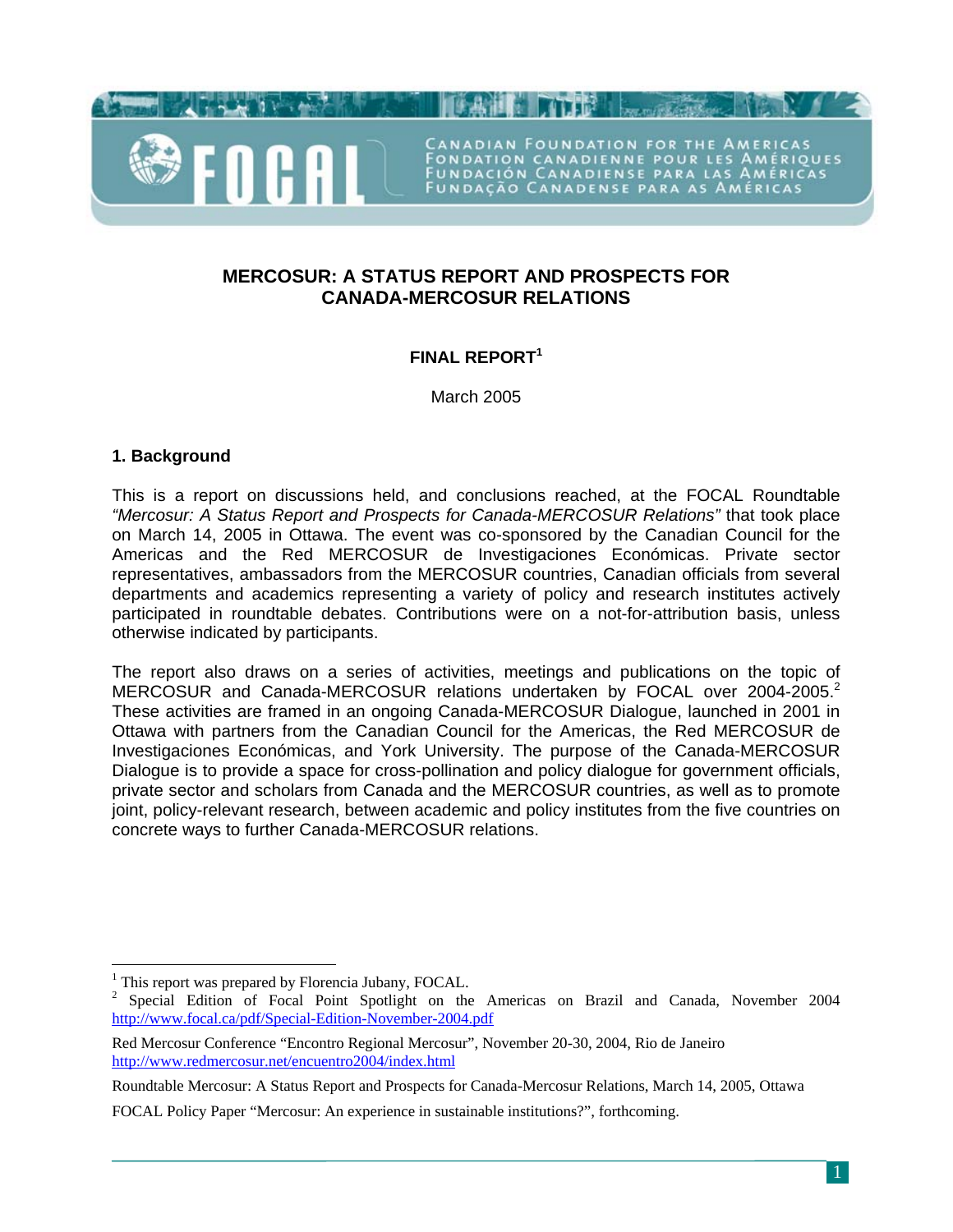### **2. MERCOSUR: the internal agenda**

At FOCAL's Rountable *"MERCOSUR: A Status Report and Prospects for Canada-MERCOSUR Relations"* (March 14, 2005, Ottawa), keynote speaker Ricardo Rozemberg, Executive Director of the Centro de Estudios para la Producción of Argentina, argued that much of the sectoral conflicts and political disputes that trouble MERCOSUR today are grounded on fundamental asymmetries among the four members–Argentina, Brazil, Paraguay and Uruguay.

He noted that since the beginning of the integration process, MERCOSUR countries have shown marked asymmetries that are "structural" such as the extent and degree of economic development and different resource endowment, and "artificial", referring to those associated to regulatory frameworks and incentive mechanisms. At the creation of MERCOSUR it was assumed that "artificial" asymmetries would be eliminated or harmonized and that "structural" differences would be managed and taken advantaged of.

In spite of limited advances in both areas, integration overall was balanced during most of the 1990s and the various asymmetries remained hidden or they did not erupt to their full extent. This was possible because the region's members enjoyed exceptional conditions: out-of-sync economic cycles (or common upturns), abundant input of international capital and favourable terms of exchange. In this environment, intra-zone trade grew in both absolute and relative terms, and a significant number of joint ventures prospered.

In 1998 the favourable context was reversed. The economies of the two main members entered a recession, less capital was invested and the prices for exportable products fell in international markets. The change of context brought back into view the pending subjects and underlying asymmetries from the beginning of the process as well as problems that had been "swept under the rug" in previous years. Brazil's devaluation in January 1999 changed the map of relative profitability between the countries in the region. Though it was not reflected in short-term generalized trade imbalances, it did alter the plan for investment/production decisions within MERCOSUR. The different macro-economic performance of member countries during the 1999- 2004 period contributed to the exacerbation of the significant natural differences in their economies and propelled an increase in sectoral conflicts.<sup>[3](#page-1-0)</sup>

### **Developing Mercosur**

 $\overline{a}$ 

Coinciding with the election of left-of-centre governments in the MERCOSUR capitals in 2002- 2004, discussions begun regarding tools for achieving an integral, systemic and balanced development of participating economies. Some these tools include competitiveness forums, safeguards, codes of conduct for international companies, differential treatment for smaller economies, and joint trade promotion. Within this process there are now discussions on how to improve the MERCOSUR Customs Union by addressing some of the pending issues of the Treaty of Asuncion (1991) and Protocol of Ouro Preto (1994). The challenge is to work towards the consolidation of the common external tariff, the elimination of unilateral restrictions, the initiation of trade discipline cases, and the co-ordination of macro-economic policies, while adopting policies that enable regional productive complementarities and specialization.<sup>[4](#page-1-1)</sup>

<span id="page-1-0"></span><sup>&</sup>lt;sup>3</sup> See presentation by Ricardo Rozemberg, Mercosur: A Status Report and Prospects for Canada-Mercosur-Relations (14/03/05) for more details on Mercosur's internal dynamics.

<span id="page-1-1"></span><sup>&</sup>lt;sup>4</sup> Our partner The Red Mercosur of Economic Research has produced a wealth of research and analysis on each of these challenges as well as policies to tackle them. <http://www.redmercosur.net/>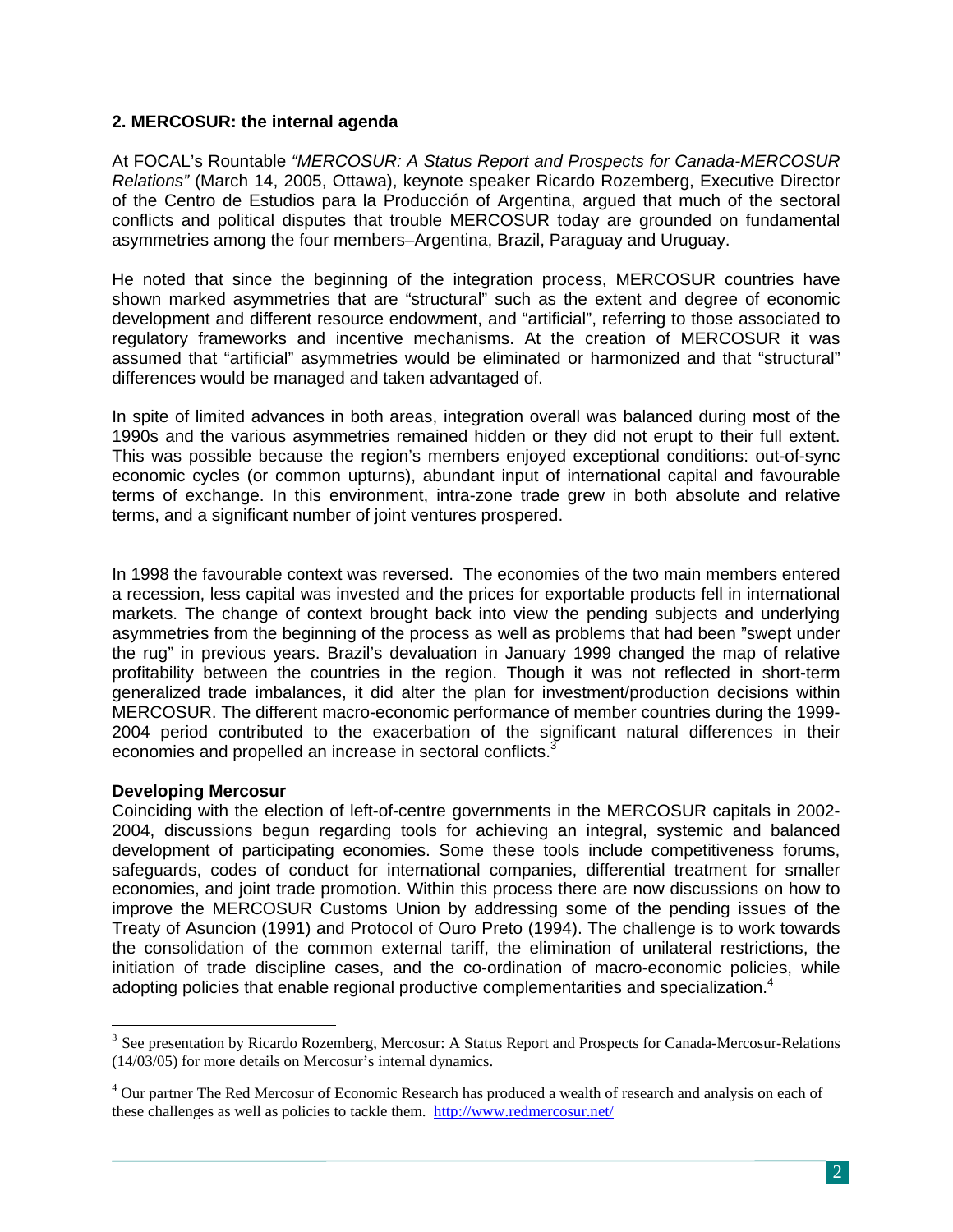Recent events in the internal agenda further illustrate MERCOSUR's new philosophy, which is grounded on a more active role for governments in the bloc's internal economic development. At the Ouro Preto Summit in December 2004, the four MERCOSUR countries decided to create a structural convergence fund to reduce imbalances in the least productive sectors (US\$72 million) as well as to finance the growing institutional structure of the trade bloc (US\$ 8 million). A formula based on GDP was negotiated to establish each member's contributions to the fun by which Brazil will contribute 60%, Argentina 30%, and Uruguay and Paraguay 5% each. The model for the new fund was the structural convergence fund of the European Union.

Paraguay and Uruguay, the two smaller partners of MERCOSUR, have been the driving force behind this initiative. So far benefits from the MERCOSUR integration process have mostly been ripped by the two larger members, Argentina and Brazil. The expectation is that with policies to deal with adjustment costs and issues of competitiveness the smaller countries will be able to better profit from opportunities of an expanded market.

### **Building political institutions**

A second development relates to MERCOSUR's increasing institutionalization, notion long resisted by Brazil in the past. At the June 2004, the Common Market Council granted support for the formation of the **MERCOSUR Parliament**. The parliament could potentially serve five major functions that are normally attributed to legislative bodies: popular representation, serving as the locus for political debate, serving as a check and balance to the executive and judicial branches, jurisdiction over approval of treaties and declaration of war, and general legislative processes. The parliament would also help to harmonize legislation from each member state.

The MERCOSUR parliament would need to establish internal and external credibility, as well as have a very clear mandate before it could be recognized as a legitimate institution. Several proposals have been tabled with regards to the mechanics of the parliament such as its size and membership structure. The structure is expected to be finalized before the proposed opening of the parliament in December 2006.

At the same time that MERCOSUR is consolidating as a political entity, it is becoming an increasingly influential player in the region. Regional activism driven by Brazil resulted in the launching on the Comunidad Sudamericana de Naciones in December 2004. This initiative combines elements of geopolitics, infrastructure, energy and trade, engulfing the entire South American sub-continent. While potentially relevant to future Canada-MERCOSUR dynamics a more detailed analysis of MERCOSUR's internal agenda and foreign policy initiatives exceed the scope of this report.

# **3. MERCOSUR: the external agenda**

Since its creation MERCOSUR has showed a desire to become an open bloc. Early on Chile and Bolivia were incorporated as associate members, and associations with the rest of Latin America followed. In 2004 MERCOSUR succeeded in completing the association with the Andean Community of Nations with the incorporation of Colombia, Ecuador and Venezuela. Peru had previously joined. MERCOSUR is currently in negotiations with Mexico for its incorporation as an associate member and exploratory talks have been recently launched with the Central American countries (Central American Integration System–SICA) and the Caribbean countries in CARICOM.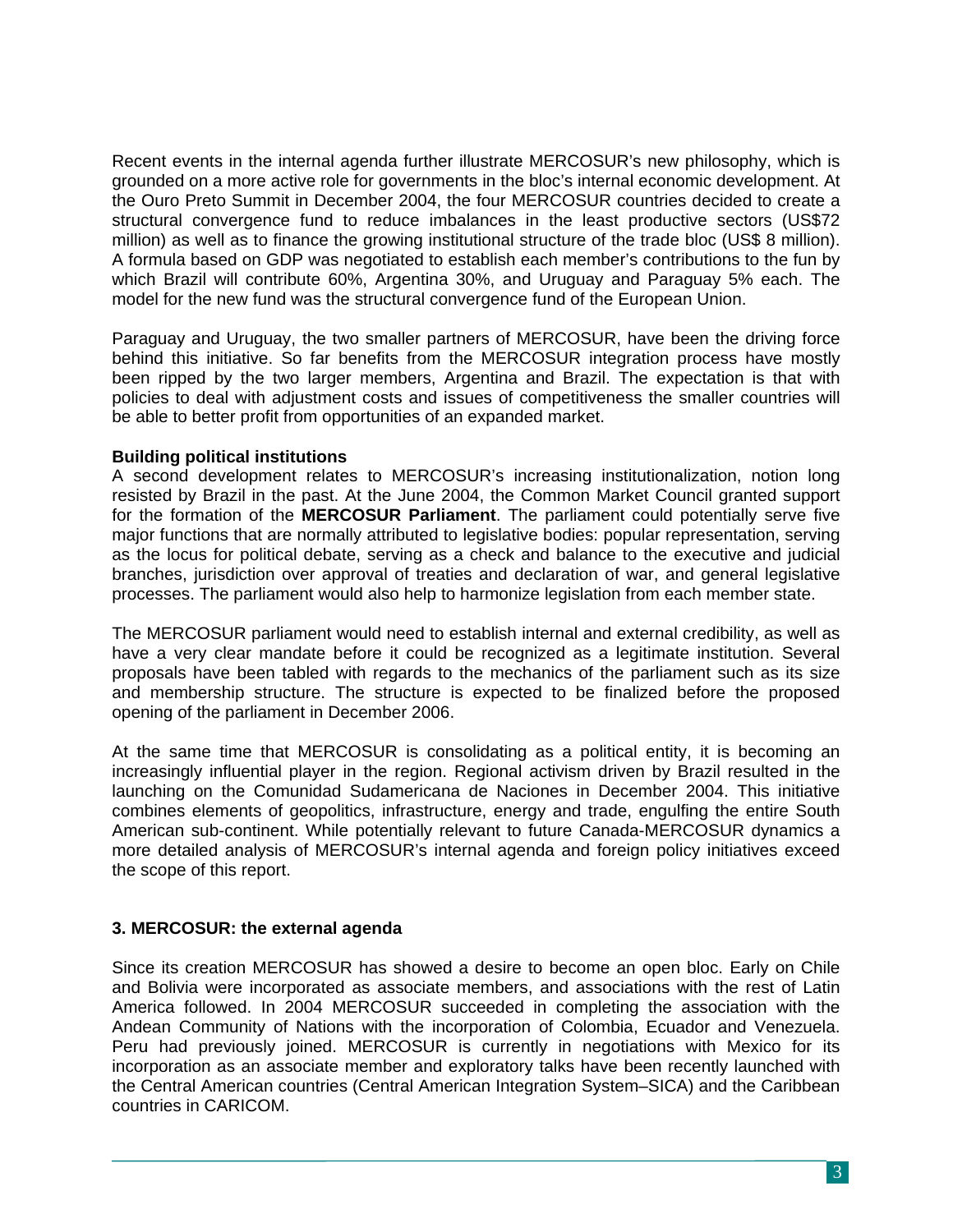Simultaneously, MERCOSUR has been an active participant in hemispheric negotiations for a Free Trade Area of the Americas (FTAA). MERCOSUR has also been engaged in inter-regional negotiations with the European Union (E.U.) for several years, as well as with other countries and regions of the world.

MERCOSUR has also pursued a number of South-South accords including preferential trade agreements with the South Africa Customs Union (preferences for some 1000 products) and with India (preferences for under 500 products). Brazil is promoting the concept of a triangular trade alliance with India, Brazil and South Africa (IBSA). In 2004, MERCOSUR signed framework agreement with Egypt and Morocco, which foresee the creation of free trade areas with an initial phase of fixed preferences. MERCOSUR sees Egypt and Morroco as gateways to the rest of Africa.

The MERCOSUR countries have placed a great deal of importance on trade and investment relations with China. China has increasingly become a market for MERCOSUR exports, it is Brazil's fastest growing trade relation and it accounted for the lion share of Brazil's export growth in 2004. So far, MERCOSUR and China have agreed to work on bilateral agreements on preferential tariffs on specific goods, and to implement mechanisms that will increase integration and facilitate an eventual all-encompassing trade agreement. Trade talks are also underway with Korea and Japan.

In February 2005, MERCOSUR and Canada launched the Canada-MERCOSUR Dialogue consisting of exploratory talks to pursue bilateral market access negotiations in goods, services and investment, within the framework of the FTAA. The Canada-MERCOSUR Dialogue added to the plethora of initiatives in MERCOSUR's external agenda.

In recent years, this desire to negotiate with the rest of the world has met with MERCOSUR's own limitations and those of multilateral trade negotiations. Negotiating *en bloc* has often proved challenging for MERCOSUR given divergent interests and bilateral histories, as well as weaknesses of its own internal agenda. These realities have at times gotten in the way of negotiations with third parties. Some observers have argued that that has been the case with the European Union, with which MERCOSUR has the longest running external negotiations.

The international context has also put limits to MERCOSUR's trade ambitions. The reluctance of developed countries to advance in the liberalization of agricultural markets and the dismantling of pernicious subsidy structures while increasing pressure to include "new" issues (intellectual property rights, services, government procurement) in the WTO Doha Round has delayed progress in multilateral trade negotiations on which inter and intra-regional negotiations are dependent.

In any event, MERCOSUR's external agenda has shown an extraordinary dynamism backed by a noteworthy negotiating and technical effort. The same can be said of MERCOSUR's internal agenda. MERCOSUR is after all a unique integration process linking developing countries around a multidimensional-economic, political and social- agenda.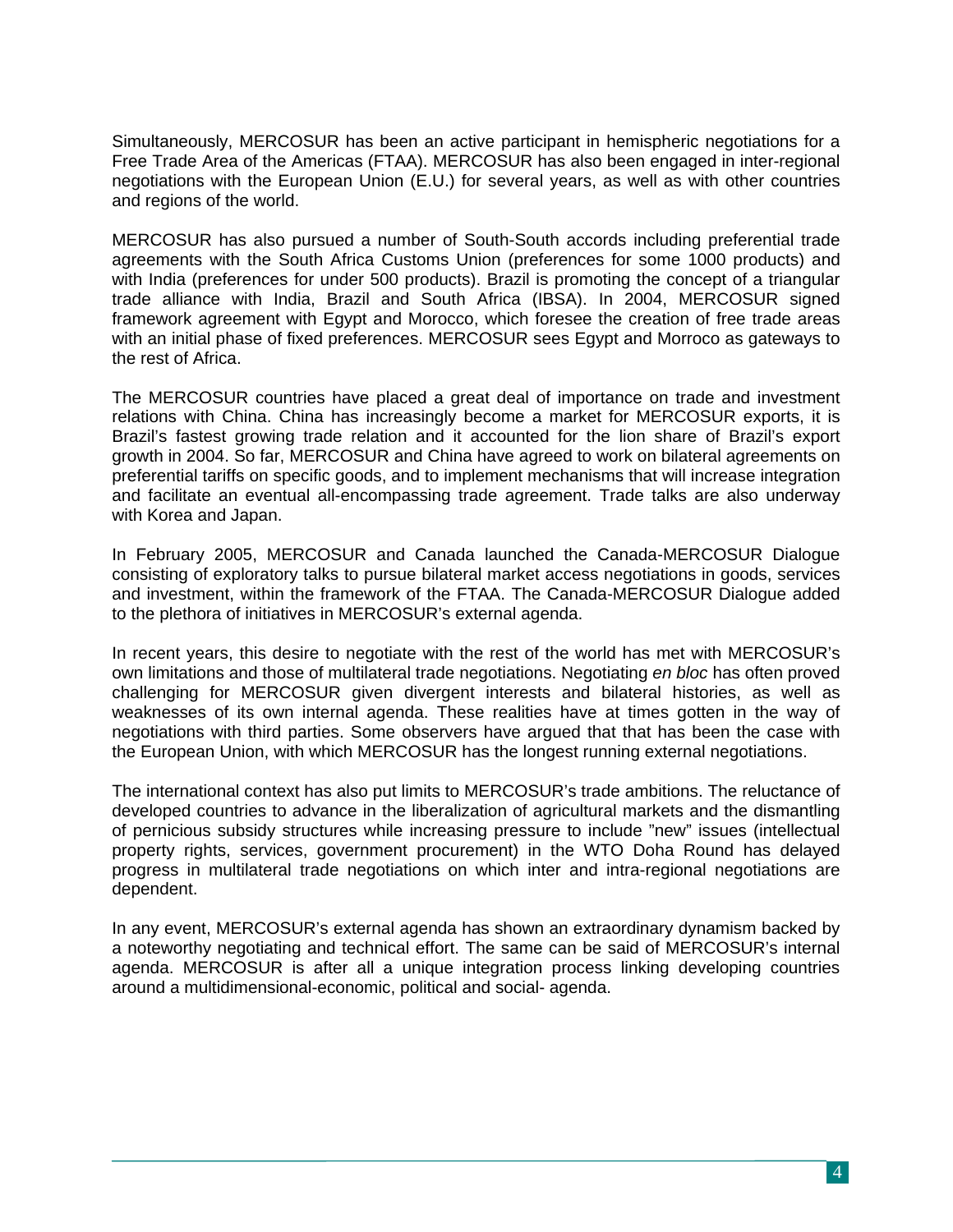# **4. Canada-MERCOSUR Relations**

 $\overline{a}$ 

There is a prevailing sense that Prime Minister Paul Martin's visit to Brazil in November 2004 marked a turning point in Canada's relations with Brazil and MERCOSUR. Exploratory talks towards a trade agreement on goods, services and investment, between Canada and the MERCOSUR countries launched three months later underscored this new phase in relations. Plans for President Luiz Inácio da Silva to visit Canada in 2005 further attest to the new climate in relations.<sup>5</sup>

These developments provided a timely opportunity to discuss recent events in MERCOSUR, Canada's own priorities towards MERCOSUR, and prospects for Canada-MERCOSUR relations, at the roundtable *"MERCOSUR: A Status Report and Prospects for Canada-MERCOSUR Relations"* organized by FOCAL in March 2005. The remaining of this report deals with discussions and conclusions at the roundtable.

### **MERCOSUR in Canada's emerging markets strategy**

MERCOSUR fits prominently in Canada's emerging markets strategy. Brazil, MERCOSUR's predominant economy, is one of three countries identified by the Canadian government to be central to its strategy of market diversification along with China and India. The strategy calls for engaging with the rapidly growing emerging markets of the world, as well as with their neighbours.

MERCOSUR is Canada's largest export market in South America and home to significant Canadian investment. Canadian FDI into Mercosur has been increasing and in 2003 was estimated to be at \$12.7 billion (accumulated/stock). Canadian investment into this region is concentrated in the aluminium, oil and gas, mining and energy, power generation and telecommunications equipment and services sectors. Two-way trade between Canada and the four Mercosur countries was around \$3.5 billion in 2003. While Canada's exports to MERCOSUR are higher than those to other emerging markets such as India and Russia, Canada-MERCOSUR trade relations are considered to be well below their potential.

# **Canada, MERCOSUR and the Free Trade Area of the Americas (FTAA)**

Canada's commitment to the FTAA as the cornerstone of its hemispheric strategy despite over a year's hiatus in negotiations was at the center of discussions on Canadian trade policy for the region. Several participants claimed to be perplexed at Canada's "attachment" to the FTAA when learning that the Canadian government had declined MERCOSUR's offer to negotiate a free trade agreement arguing a preexisting commitment to a hemispheric-wide arrangement.

Participants contended that Canada's trade agenda for the Americas has been premised on the virtuous co-existence of bilateral (United States (U.S., Chile, Costa Rica), plurilateral (NAFTA, Central American 4, CARICOM) and multilateral free trade negotiations. Pursing these avenues simultaneously has more often than not proved to be mutually supportive. Canada's strategic interests vis-à-vis the FTAA would not be affected by engaging in free trade negotiations with MERCOSUR. Quite on the contrary, a Canada-MERCOSUR deal could be another building bloc towards an FTAA.

<span id="page-4-0"></span><sup>&</sup>lt;sup>5</sup> For background on Canada-Brazil relations, refer to FOCAL Policy papers "Canada-Brazil: what is to be done?", "Getting over the Jetlag: Canada-Brazil in 2001", and "Shall we Samba: Canada-Brazil relations in the 1990s" at [www.focal.ca](http://www.focal.ca/)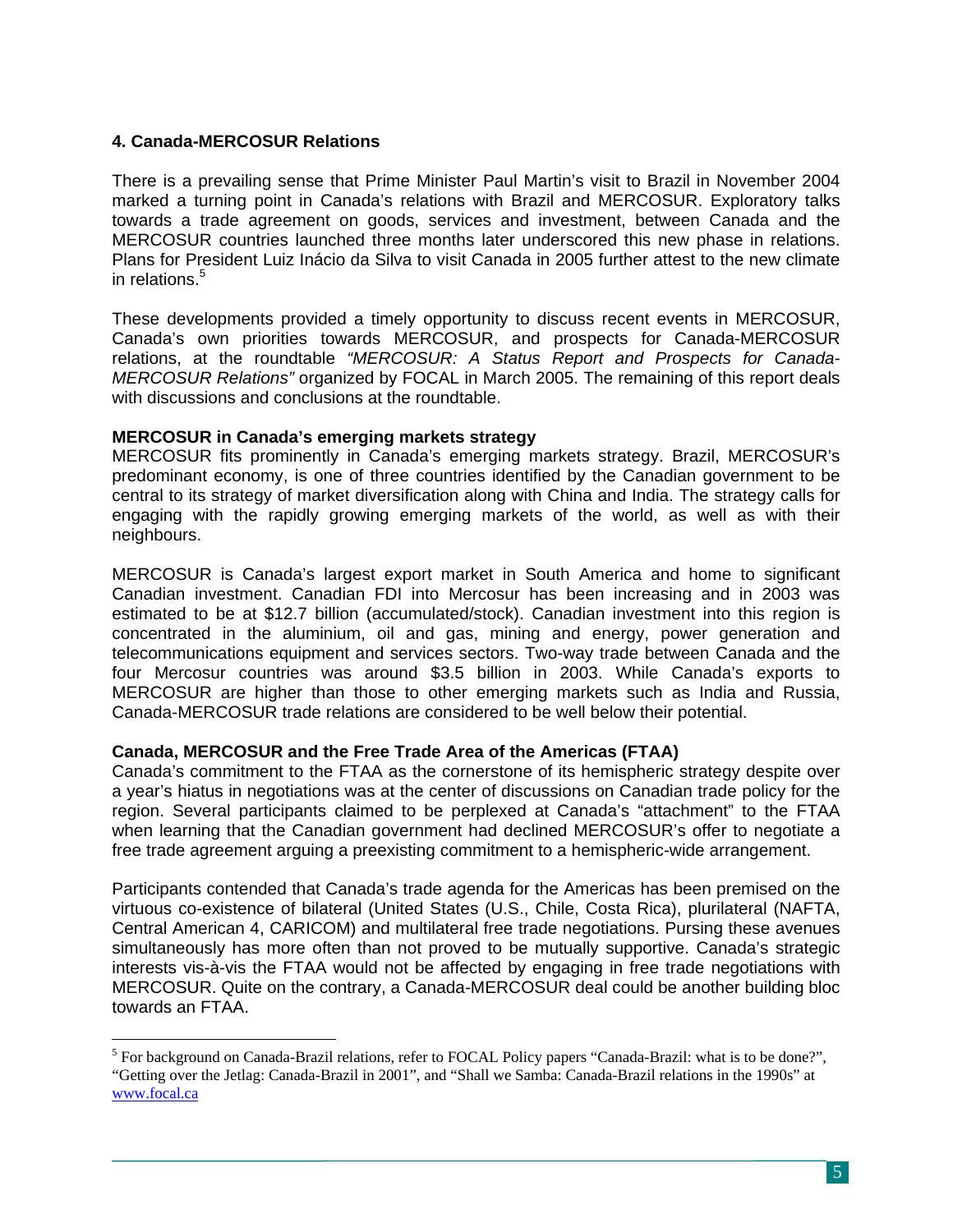Concern was expressed by government representatives over consistence of format with other trade agreements signed by Canada. The scope of the agreement favoured by MERCOSUR does not include topics such as government procurement and intellectual property rights but rather focuses on traditional trade issues of goods and investment. The former are areas covered in FTAA negotiations and in most of Canada's bilateral agreements with other countries in Latin America.

Several private sector representatives present at the meeting urged the Canadian government to "stop negotiating agreements that are not relevant to the private sector" and to "put all eggs in the Canada-MERCOSUR basket rather than disperse through Latin America." It was also noted that even if the FTAA is not defunct it has been a divisive rather than a cohesive initiative, particularly for Canada-MERCOSUR relations as well as within MERCOSUR.

# **A Canada-MERCOSUR Trade Agreement**

Canada agreed to explore ways to deepen trade and investment in the framework of the Canada-MERCOSUR Dialogue. MERCOSUR countries expect that these talks will lead to a free trade agreement. The outcome of the first meeting on February 7-8, 2005 in Ottawa was the creation of three working groups and the decision to meet again to exchange questions and further information in Asunción, Paraguay in April 2005. The spirit prevailing in the MERCOSUR delegation seemed to be one of pragmatism, crystallized by Gustavo Vanerio's statement (Chief of the Uruguayan delegation): "If the FTAA moves forward we will have this in advance, if it does not move forward we can advance this." Venerio's remarks were brought up a couple of times at the roundtable as expressive of MERCOSUR's attitude towards negotiations with Canada.

### *Political benefits*

There was consensus that the main benefit of a free trade agreement between Canada and MERCOSUR would most likely be political, especially for Brazil and Canada. A free trade agreement with a G-8 country like Canada would be a considerable political victory for the government of President da Silva. Little over a year before presidential elections in Brazil, the government is under significant pressure from the private sector to show results in its trade agenda. The government has been criticized for neglecting negotiating improved access to the largest and traditional markets for Brazilian goods–the United States (U.S.) and the E.U.–in favour of negotiating South-South agreements.

Moreover, Canada is considered a relatively easy country to negotiate trade with. Canada does not present the challenges of agricultural export and production support subsidies that do negotiations with the E.U. and the U.S. Canada is also considered a less demanding partner than the U.S. on sensitive issues such as intellectual property rights, for example. Finally, an agreement with Canada could be politically useful to Brazil to put pressure on ongoing negotiations with the E.U. and the U.S. within the FTAA.

For Canada, a free trade agreement (FTA) with Brazil-led MERCOSUR would reassert its position as a mid-level power and valued interlocutor in international trade matters. Brazil has become a respected actor at the World Trade Organization (WTO), status that was cemented by its inclusion as one of the "Five Interested Parties" that provided the leadership necessary to revive the Doha Round Negotiations. Furthermore, a free trade agreement with MERCOSUR would increase the amount of Canada's trade in the Americas covered by free trade agreements to approximately 96%.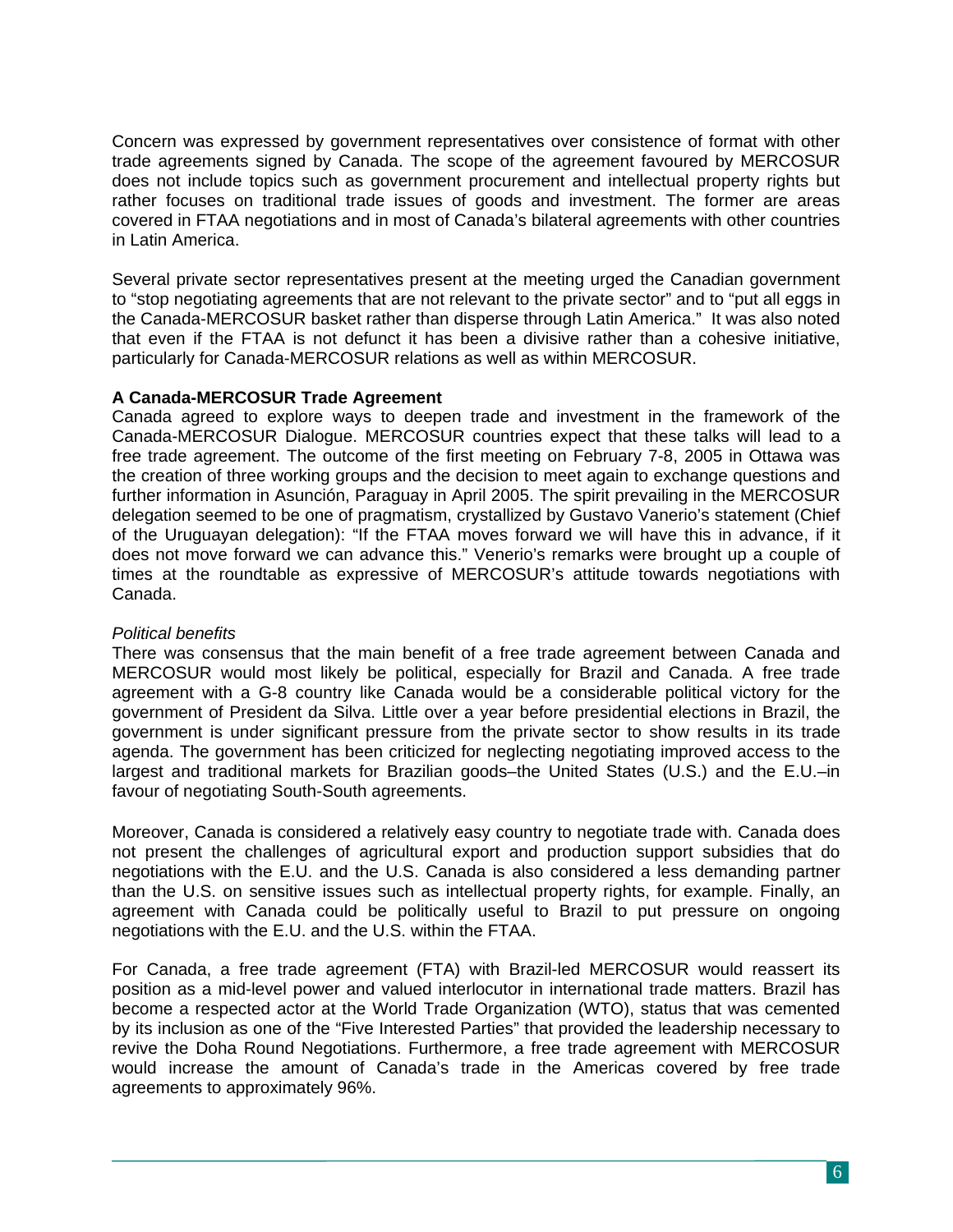MERCOSUR is also an influential political actor in the regional and multilateral scene, whether it is at the South American Community of Nations, FTAA negotiations, WTO or United Nations (U.N.) peacekeeping operations. Moreover, member countries of MERCOSUR share many of Canada's foreign policy priorities and values: a strong commitment to multilateralism, the peaceful settlement of disputes and collective security, adherence of democratic values and protection of the environment, to mention some.

For Argentina, Paraguay and Uruguay a Canada-MERCOSUR agreement would provide a useful framework for increased trade and investment. "It would give US context... a framework. It would be much more difficult to do this bilaterally," explained Paraguay's Ambassador to Canada, Juan Esteban Aguirre, in an interview with Embassy Magazine in February 2005. At the same time, for Paraguay's Foreign Affairs Minister Leila Rachid de Cowles an agreement with Canada could help open the door to other North American markets and make an impression on G-8 nations. "MERCOSUR is really pleased to start talking with a very huge and important country in the continent as Canada, a member of the G-8, that is important to us," she said in the same interview. "Canada for us is a bridge." (*Embassy Magazine*, February 9, 2005)

At any rate, free trade agreements are a signal of real interest and they are often precursors of deeper and broader cooperation at the political level. This has certainly been the case with Canada's relations with Mexico and Chile, as well as within MERCOSUR.

### *Economic benefits*

While the benefits of a trade agreement between MERCOSUR and Canada are bound to be mostly political, there are gains to be made at the level of investment, services and in some specific sectors. Canadian business present at the roundtable were urged to focus on services that distinguish Canada from other suppliers as well as to seriously consider investing in MERCOSUR rather than selling to MERCOSUR.

Understandably, most of the attention that Canadian business are paying to MERCOSUR is focused on Brazil. President da Silva's administration is planning a massive expansion of strategic sectors, which will open considerable opportunities for investment. Brazilian priorities mesh nicely with the sectors in which Canadian enterprises have experience, whether they are industries considered part of the traditional or the "new economy."

Sectors in the traditional economy include infrastructure, energy, mining, agrifood, and tourism. Potential areas for investment in infrastructure are roads, railways, ports, bulk goods-handling and airport upgrades. The energy sector requires large new cash inflows as well as a daunting list of infrastructure upgrades in hydro, as well as in oil and gas. Mining is also promising in nonferrous metals; Brazil is already the world's largest iron ore producer and boasts the world's second largest-and largest in the hemisphere- mining group. In agrifood, areas of interest are both livestock (especially beef) and crops. Finally, tourism is a sector where opportunities remain untapped. In sectors of the "new economy," Brazil intends to attract large investments into in communications and semi-conductors and other related technology-based sectors. In all of the above, there will also be enormous "horizontal" opportunities, in environmental controls, processing, measuring and control systems, among others.

A participant raised the point that should current talks lead to free trade negotiations Canada's supply management policy for poultry and dairy would be a contentious area as it would affect two of Mercosur's main exports-Brazilian chickens and Argentinean milk. This said, most countries protect certain industries and in the case of Canada, the preservation of these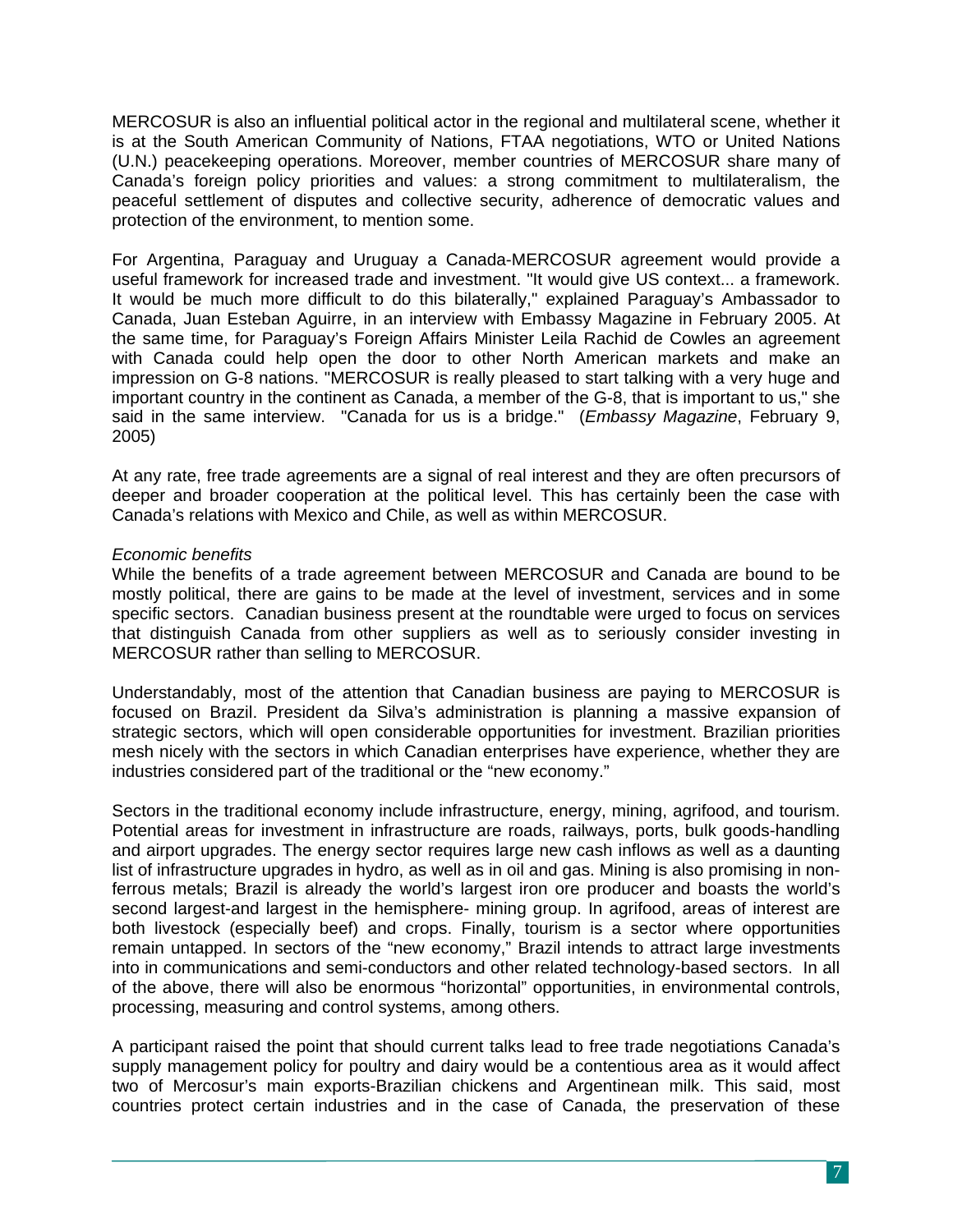protected areas has not prevented the country from negotiating trade liberalization in other areas and products. It was also noted that Canadian tariffs for most of Mercosur's agricultural exports are already low.

### **Beyond trade agreements**

There is potential to produce a mutually beneficial agenda of cooperation between Canada and MERCOSUR. President da Silva and Prime Minister Martin's decision to send a joint mission of technical experts in the area of public health and to examine other areas for joint partnership with Haiti is an example of the kind of activities that the two countries could do in the area of U.N. peacekeeping/peacebuilding. Multilateral trade negotiations in agriculture is another area than lends itself to joint action between Canada and Brazil-led MERCOSUR. Some specific issues around which to build an agenda of cooperation at the WTO include anti-dumping, sanitary and phytosanitary measures, services and biotechnology. These and other ideas for a broader cooperative relationship between Canada and MERCOSUR are developed in a FOCAL document that serves as background to this project

<http://www.focal.ca/pdf/Special-Edition-November-2004.pdf>

### **Views from the Canadian private sector**

In his remarks Tim Plumptre, Chairman of the Canadian Council for the Americas (CCA) and Vice-Chairman of the Brazil-Canada Chamber of Commerce (BCCC), pointed out that the CCA and the BCCC had jointly written to Minister Peterson last year recommending that Canada should initiate discussions on a free trade agreement with Mercosur, in parallel with ongoing negotiations on the FTAA.

However there was real concern among private sector representatives at the Roundtable that, as previously, a Canada-MERCOSUR trade agreement and relations generally would be frustrated by the reopening of the aerospace dispute if Bombardier were to proceed with a new, larger aircraft, requiring substantial government of Canada financial support for its development.

Tim Plumptre noted that as the export sales of both Bombardier and Embraer were considerably bigger than bilateral trade between the two countries, there were not the usual restraining factors; therefore the official position that such a dispute should not again be allowed to take over the political and economic agenda between Brazil and Canada, seemed based more on hope than experience. He echoed the feeling of many in the private sector that until a permanent solution were found, relations with Brazil would not be on a secure long-term footing.

One possible solution advanced by Plumptre was for one manufacturer to buy the other, or, if in the case of Embraer being the purchaser, which was the only viable option, of Bombardier's aerospace division. He pointed out that unlike Embraer, Bombardier was not solely an aerospace company and indeed this was not its original business. Plumptre suggested that, if all parties were interested and willing to look at this, long-term financing might be arranged by Export Development Canada (EDC) (given the breadth of EDC's powers under its revised Act), together with the Canadian banks, with Political Risk Insurance and a charge over the Canadian assets to reduce the country risk and make the financing affordable and commercially attractive.

Tim Plumptre argued that this solution would probably be countenanced by government stakeholders (i.e. International Trade Canada and Finance), given the manifest Canadian benefits that would accrue from such an outcome, compared to the near certain negative reactions from many quarters should the interests of one company prevail over those of many Canadian investors. This solution would provide for greater long-term stability to the Canadian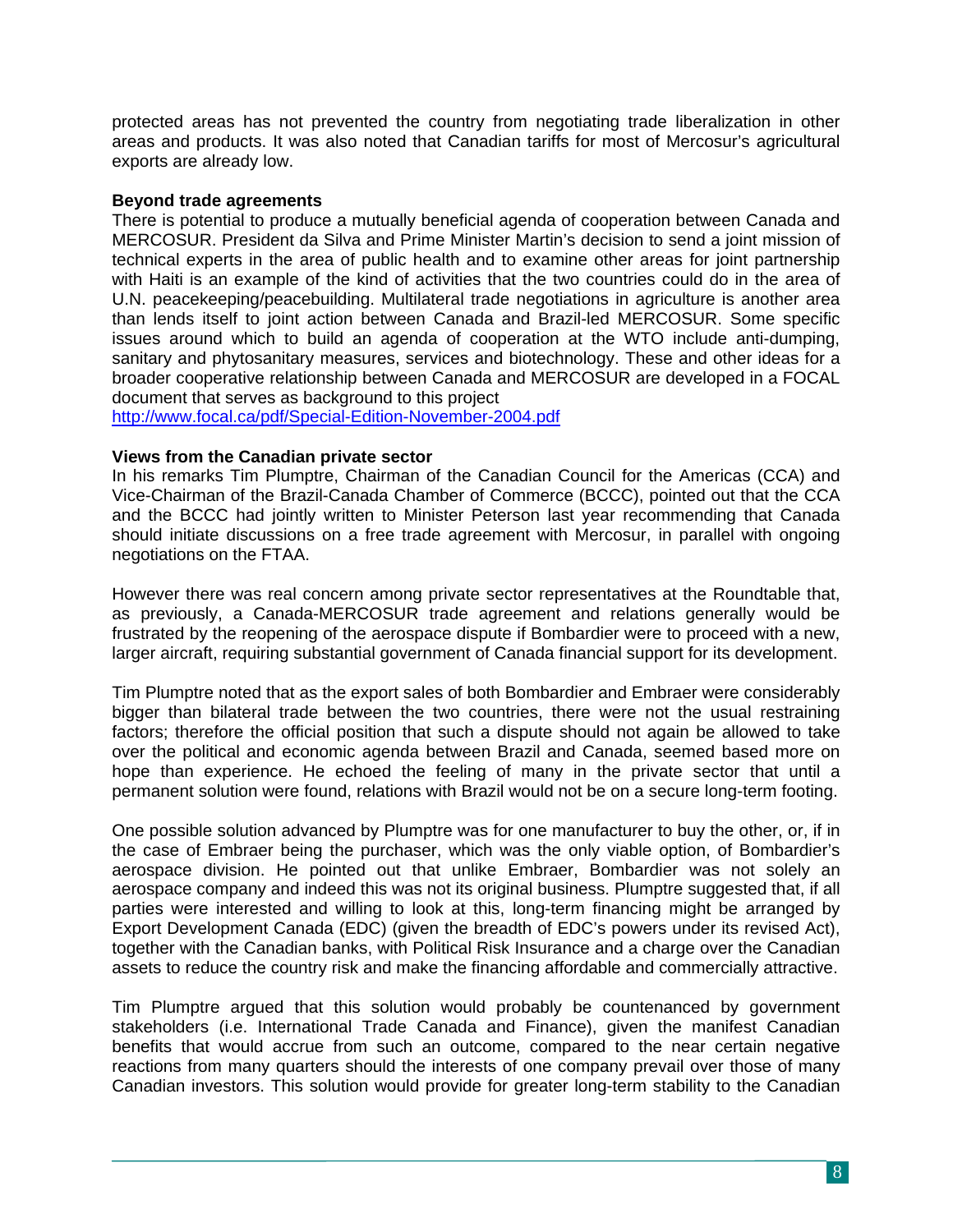aerospace sector while significantly improving the prospects for trade and investment to grow across the board in the future.

### **5. Prospects for Canada's relations with MERCOSUR**

The materialization of a Canada-MERCOSUR agreement will depend primarily on governments and bureaucracies, but also on the interest of the private sector. Already, the Canadian private sector has unambiguously expressed interest and commitment through the Canadian Council for the Americas and the Canada-Brazil Chamber of Commerce. While the productive sectors of the MERCOSUR countries are currently being consulted, there are indications that a majority favours negotiations with Canada.

The Canadian private sector has also expressed concerns about the heating up of the Bombardier-Embraer file and possible spillover into bilateral relations. After all, one of the factors that has made this new positive phase in relations possible is the expectation of a prompt conclusion to the three-year-old bilateral negotiations to settle the subsidies dispute. A month after launching exploratory talks, the aircraft dispute looms on the horizon as a black cloud that threatens to upset the new optimism surrounding Canada-MERCOSUR relations.

This said, there are enough new elements in the Canada-Brazil equation to hope that even a resurgence of the old subsidy dispute might not derail the overall improving trend in relations. There are exploratory talks towards a trade agreement under way, and more importantly, this time the *demandeur* of a MERCOSUR-Canada trade deal is Brazil. The fact that there is something at stake for Brazil, beyond Embraer, should make the Brazilian government less inclined to play linkage politics as was the case in the 1990s.

Also, there is now the possibility of isolating the dispute from other, more positive aspects of bilateral relations by multilateralizing negotiations on aircraft subsidies. Disputes over subsidies to the aerospace industry have also been a recurrent issue between the European Union (Airbus) and the United States (Boeing). They are at present in tense negotiations to replace an obsolete 1992 bilateral agreement on government financing rules to the industry.

While Bombardier and Embraer are not currently in direct competition with Airbus and Boeing, both are now producing jets of over 100 passengers, which has raised European interest in developing common disciplines on subsidies for planes of that size. The European Union suggested in March 2005 the possibility of negotiating a joint agreement on aircraft subsidies together with the United States, Brazil and Canada-the world's four largest producers of planes. Canada should seize this opportunity to de-link the question of aircraft subsidies from bilateral relations.

In any event, the benefits of an agreement on goods, services and investment between Canada and MERCOSUR would be far greater if it were part of a broader political understanding, reflective of affinities of values and interests among Canada and MERCOSUR countries. Canada should draw from its experiences with Mexico and Chile, where the establishment of free trade agreements was a first step to building more mature, comprehensive, and mutually beneficial relations.

--------------------------------------------------

ANNEX 1: Canada and Mercosur's External Agendas

ANNEX 2: List of participants at Roundtable "Mercosur: A Status Report and Prospects for Canada-Mercosur relations."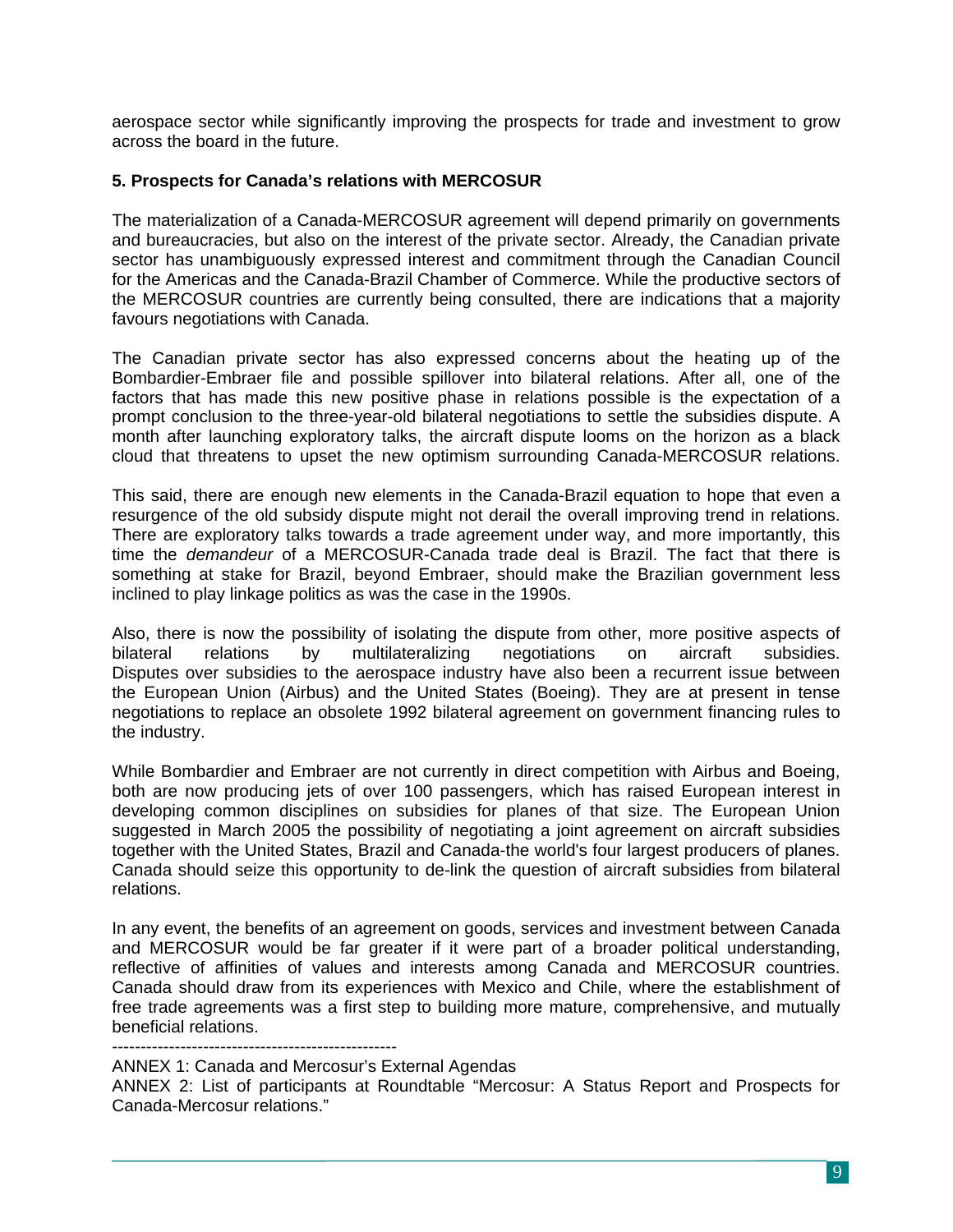### **ANNEX 1: CANADA AND MERCOSUR'S EXTERNAL AGENDAS**



 $\overline{\phantom{a}}$  10  $\overline{\phantom{a}}$  10  $\overline{\phantom{a}}$  10  $\overline{\phantom{a}}$  10  $\overline{\phantom{a}}$  10  $\overline{\phantom{a}}$  10  $\overline{\phantom{a}}$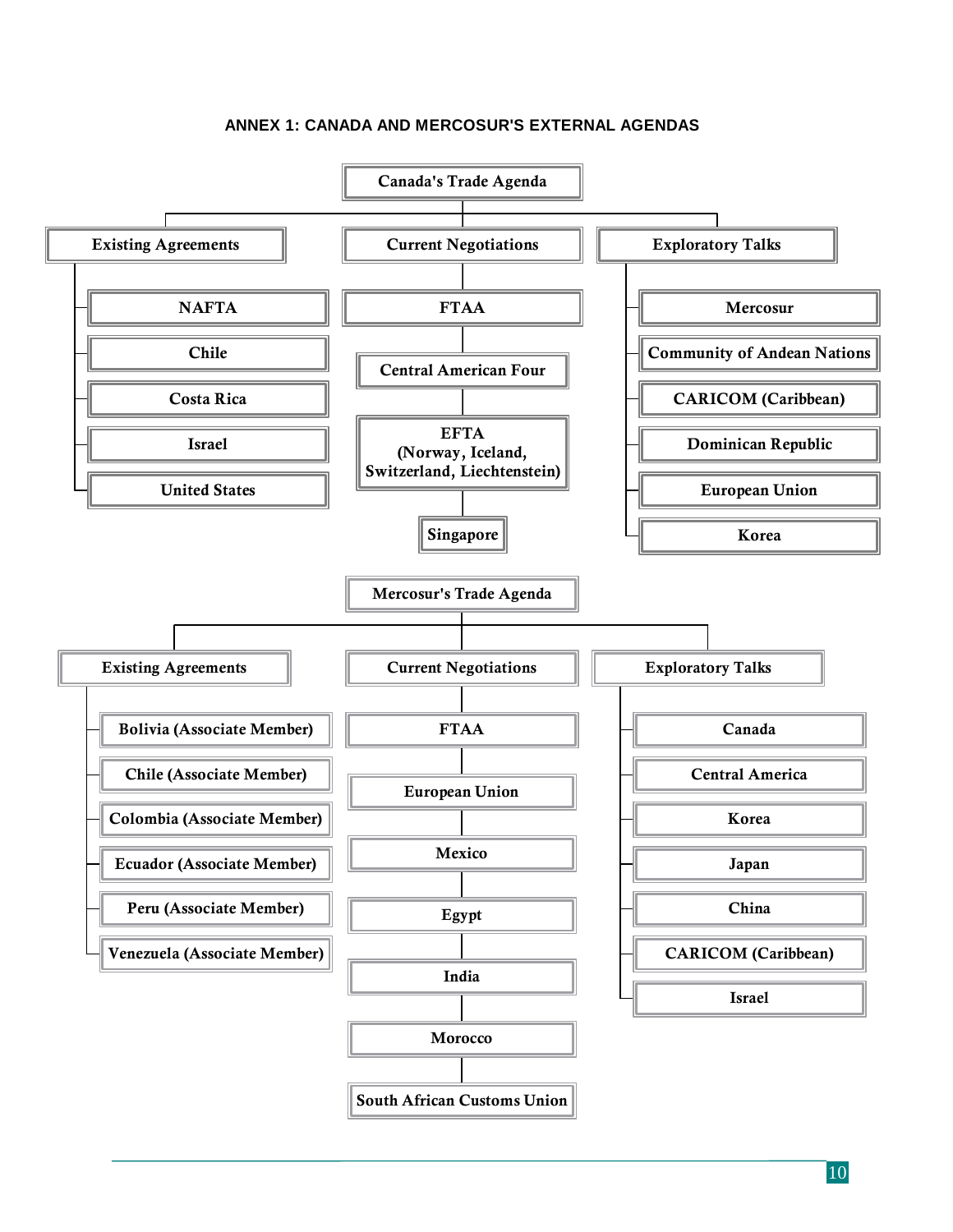### **Annex 2: List of participants to Roundtable "MERCOSUR: A Status Report and Prospects for Canada-MERCOSUR Relations", March 14, 2005, Ottawa.**

Eduardo del Buey, Executive Director, FOCAL

Sharon O'Regan, Deputy Director, FOCAL

Florencia Jubany, Senior Analyst, FOCAL

Nadine Bussman, Senior Analyst, FOCAL,

Ricardo Rozemberg, Executive Director, Centro de Estudios para la Producción

Tim Plumptre, Chairman, Canadian Council for the Americas

Ambassador Valdemar Carneiro Leão Neto, Embassy of Brazil in Canada

Ambassador Alvaro Moertzinger, Embassy of Uruguay in Canada

Ambassador Arturo Bothamley, Embassy of Argentina in Canada

Helena Felip Salazar, Minister Counsellor, Embassy of Paraguay in Canada

Ambassador José Miguel Cruz, Embassy of Chile in Canada

Laura Loppacher, Associate, Estey Centre for Law and Economics in International **Trade** 

Anthony Eaton, President, Canadian Council for the Americas, Ottawa Chapter

Bob Armstrong, President and CEO, I.E.Canada, Canadian Association of Importers and Exporters

Jean Daudelin, Associate Professor, The Norman Paterson School of International **Affairs** 

Martin Loken, Director, Regional Trade Policy Division, International Trade Canada Douglas A. Holland, Senior Analyst, Regional Policy, Inter-American Affairs Division (LIA), Foreign Affairs Canada

Céline Boies, Trade Commissioner (Chile and Argentina) South America Division (LSR) Foreign Affairs Canada

Marcel Belec, Trade Officer, Brazil Division, Foreign Affairs Canada

Carol Wise, Associate Professor, University of Southern California

Ramon De Freitas, Senior-Economist, Market Opportunities Development, Canadian Commercial Corporation

Jean-Paul Ruszkowski, Senior Advisor, Northstar Trade Finance Inc.

Olivia Quesnel, Senior Economist, International Affairs, Industry Canada

Laura Ritchie Dawson, Program Director – Americas, Centre for Trade Policy and Law

Ana Maria Cruz-Valderrama, Agriculture and Agri-Food Canada

Shelley Burke, Senior Analyst, Office for Inter-American Labour Cooperation, Human Resources Skills and Development Canada